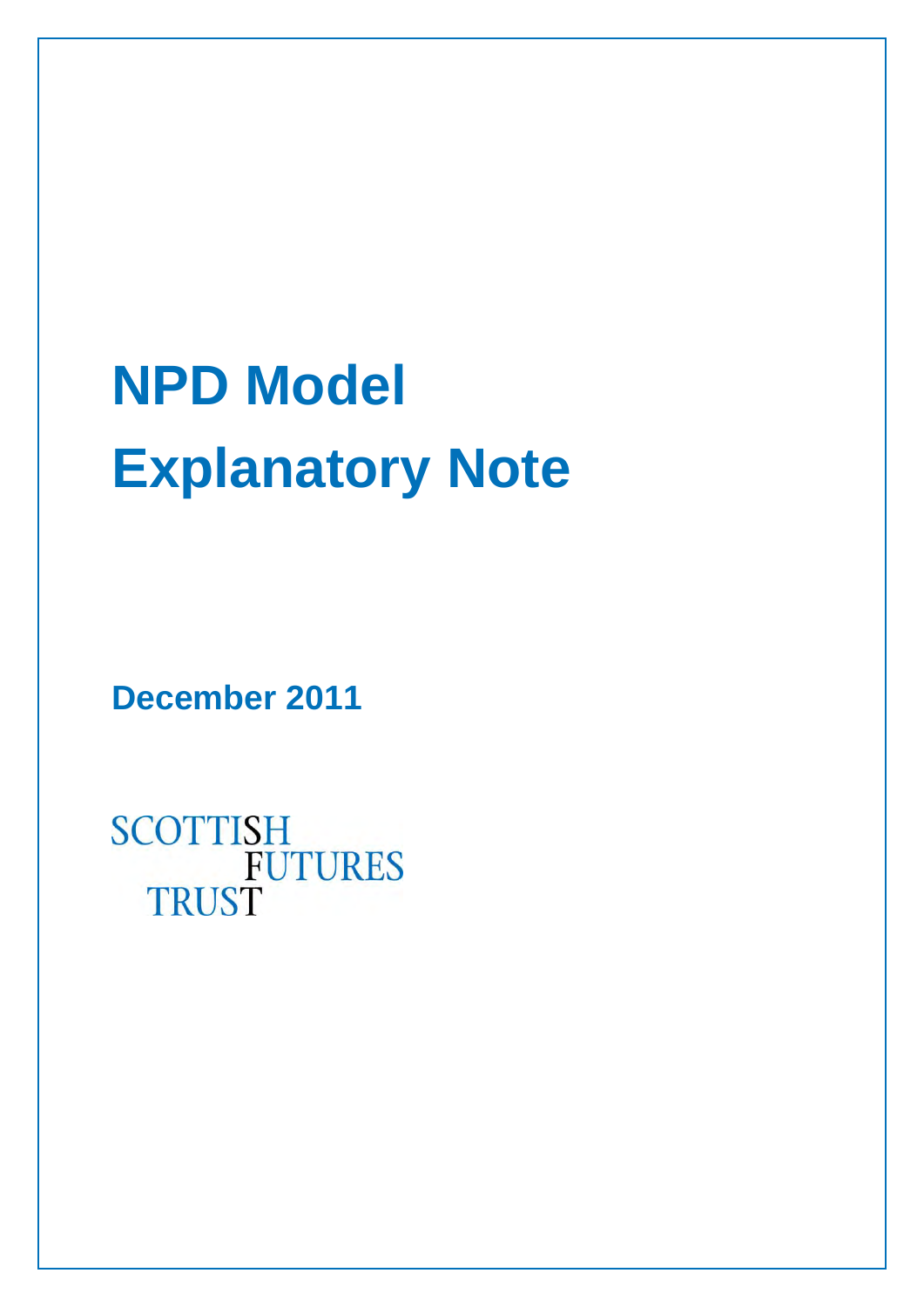## SCOTTISH<br>FUTURES<br>TRUST

#### <span id="page-1-0"></span>**FOREWORD**

In recent years a number of public authorities in Scotland have procured privately financed infrastructure projects using the "non-profit distributing" or "NPD" model. The NPD model was developed and introduced as an alternative to, and has since superseded, the traditional private finance initiative or "PFI" model in Scotland. It has been used in the education (schools) and health sectors and is currently being rolled-out in the transport sector.

The model has been fine-tuned since it was first introduced and so this explanatory note has been prepared in order to clarify and summarise the basic principles that underpin the NPD model (as it will be applied in future privately financed infrastructure projects) and differentiate it from the traditional PFI model.

This explanatory note has been prepared and issued by the Scottish Futures Trust on behalf of the Scottish Government. Any clarifications and queries should be directed to the Scottish Futures Trust at [mailbox@scottishfuturestrust.org.uk](mailto:mailbox@scottishfuturestrust.org.uk)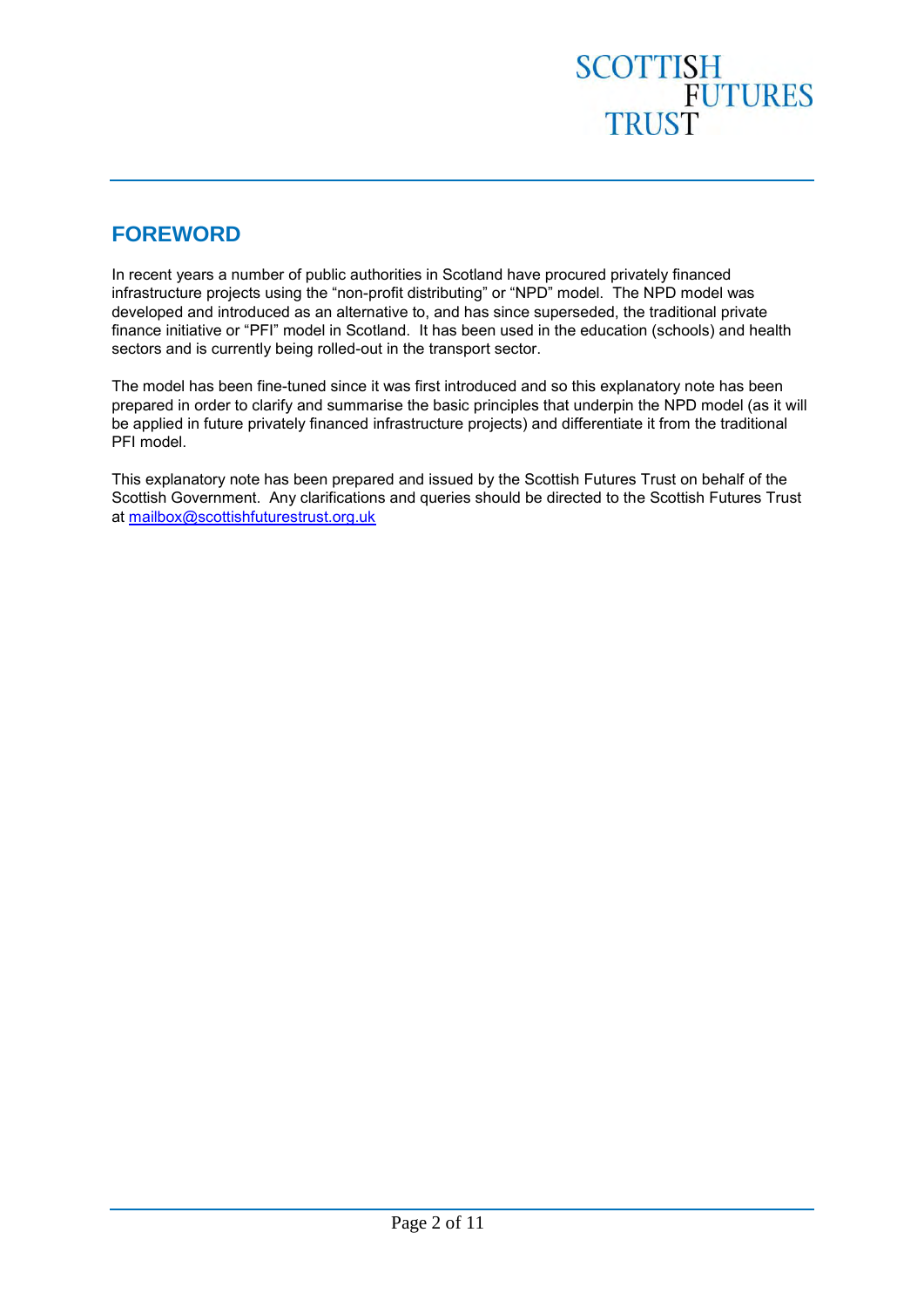# SCOTTISH<br>FUTURES<br>TRUST

#### **CONTENTS**

|  | 1. THE NPD MODEL: CORE PRINCIPLES AND BENEFITS  4 |  |
|--|---------------------------------------------------|--|
|  |                                                   |  |
|  |                                                   |  |
|  |                                                   |  |
|  |                                                   |  |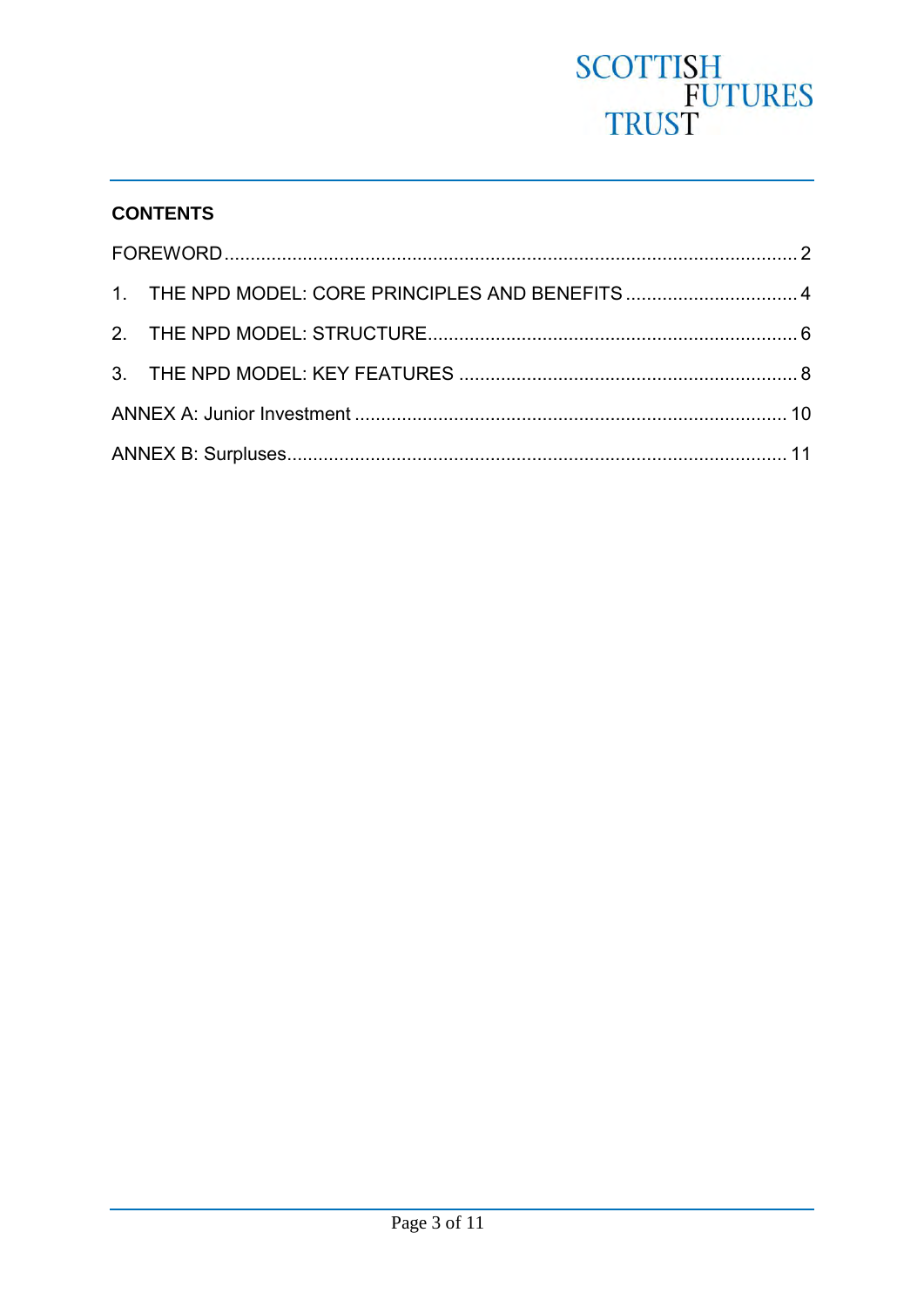#### **SCOTTISH FUTURES TRUST**

#### <span id="page-3-0"></span>**1. THE NPD MODEL: CORE PRINCIPLES AND BENEFITS**

#### **1.1 Core Principles**

The NPD model is defined by the broad core principles of:

- Enhanced stakeholder involvement in the management of projects
- No dividend bearing equity
- Capped private sector returns

It is important to note that the NPD model is **not** a "not for profit" model. Contractors and lenders are expected to earn a normal market rate of return as in any other form of privately-financed PPP deal. Rather, the model aims to eliminate uncapped equity returns associated with the traditional PFI model and limit these returns to a reasonable rate set in competition.

These core principles apply to the NPD model across all sectors (e.g. health, education, transport). To the extent that there are any variances in precisely how these principles are implemented, these will be indicated in relevant sector-specific guidance/documentation.

Where the NPD model is to be implemented in a sector for the first time it may need further development to adapt to the specific risks and requirements (e.g. technology, regulation, stakeholder interface) of that sector. Any such development must be done in consultation with the Scottish Futures Trust.

#### **1.2 Benefits**

The NPD model retains the benefits of traditional PFI structures, such as:

- Optimum risk allocation
- Whole-life costing
- Maximised design efficiencies
- Robust programming of lifecycle maintenance and facilities management
- Performance-based payments to the private sector
- Single point delivery system, reducing interface risk for the public sector client
- Improved service provision

and also produces the following additional benefits:

- Capped returns ensure that a "normal" level of investment return is made by the private sector and that these returns are transparent
- Operational surpluses generated by the Project Company are reinvested in the public sector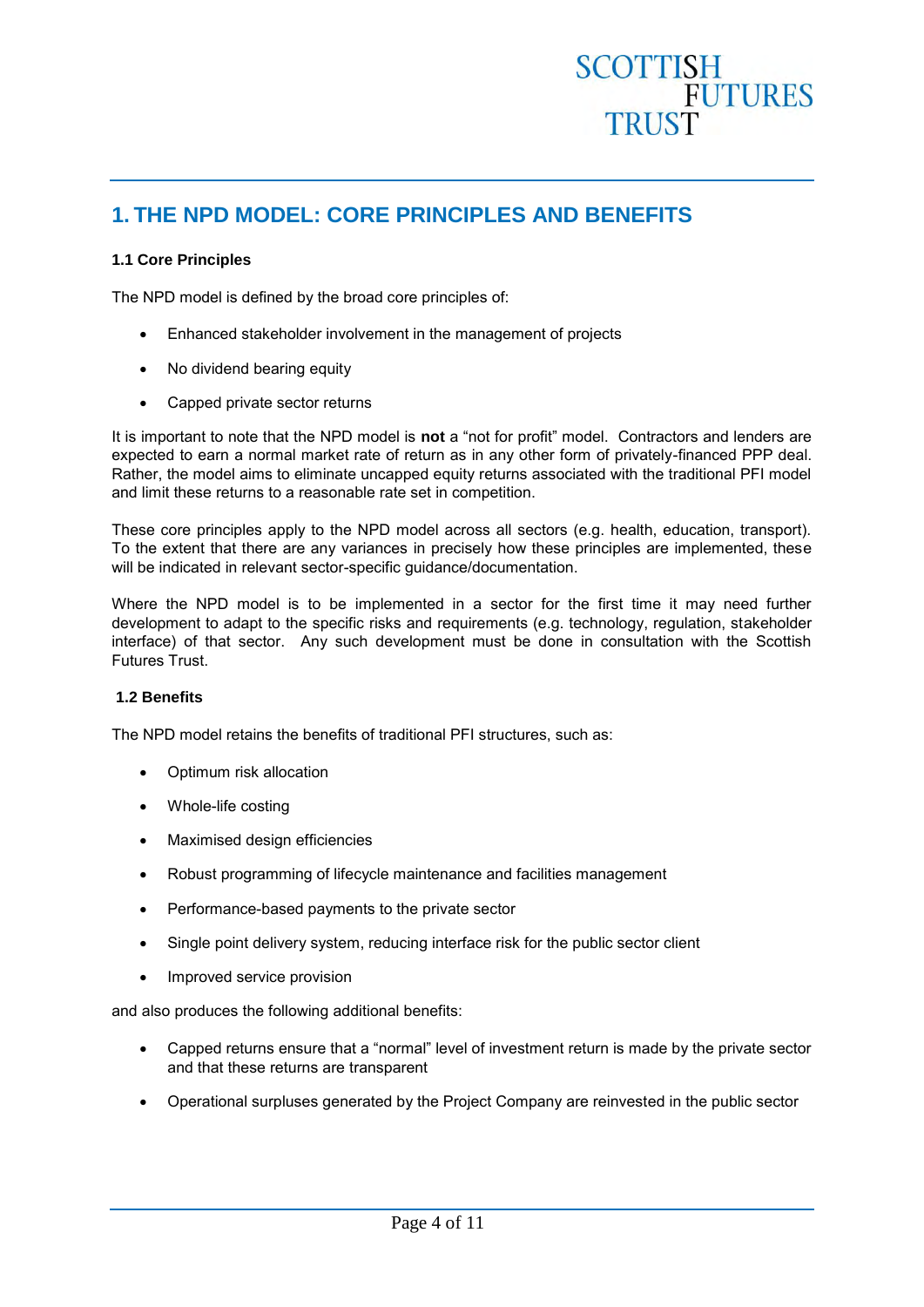

 The public interest is represented in the governance of the NPD structure, which increases transparency and accountability and facilitates a more pro-active and stable partnership between public and private sector parties.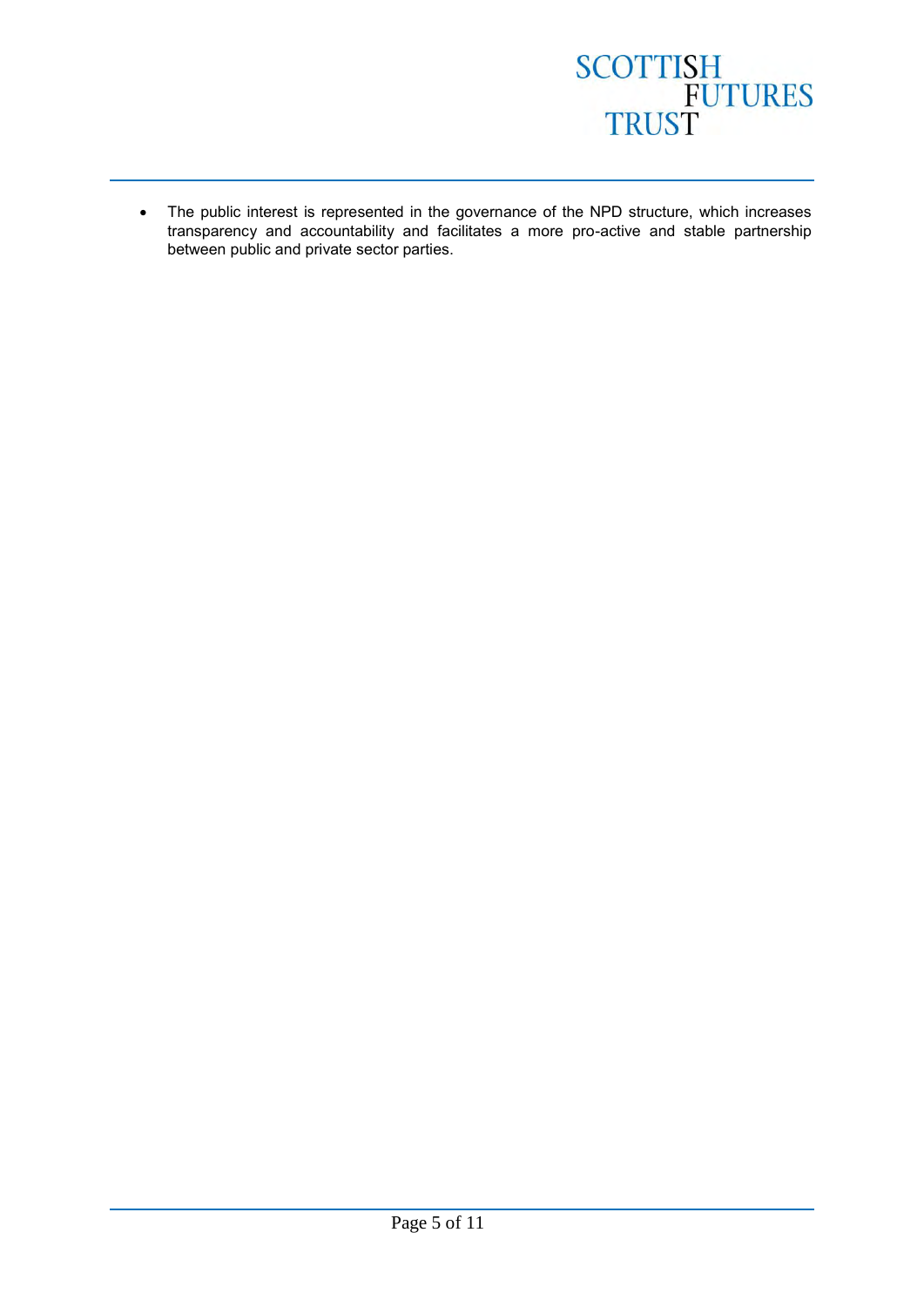## SCOTTISH<br>FUTURES **TRUST**

#### <span id="page-5-0"></span>**2. THE NPD MODEL: STRUCTURE**

#### **2.1 Illustration of NPD structure**

The structure of an NPD project is illustrated as follows:



#### **2.2 Project Company**

Whilst there has been no specific company structure requirement, all NPD projects to date have adopted a structure where the Project Company is a special purpose company limited by (non-dividend bearing) shares. The shares are held by the private sector investors with the exception of one "golden share" held by the Authority. This means that the Project Company is controlled by the private sector but the "golden share" gives the Authority certain controls that ensure that the core NPD principles, and governance structure, are protected. These controls are set out in the Project Company's articles of association.

#### **2.3 Funding**

There are no stipulations regarding private sector funding solutions provided the "no dividendbearing equity" principle is upheld. The capital structure on NPD projects to date has comprised senior and junior funding and, although junior funding has been provided exclusively by way of subordinated debt, alternatives would include mezzanine debt, preference shares or a single tranche of blended rate debt. Annex A provides some consideration of the different choices of junior funding.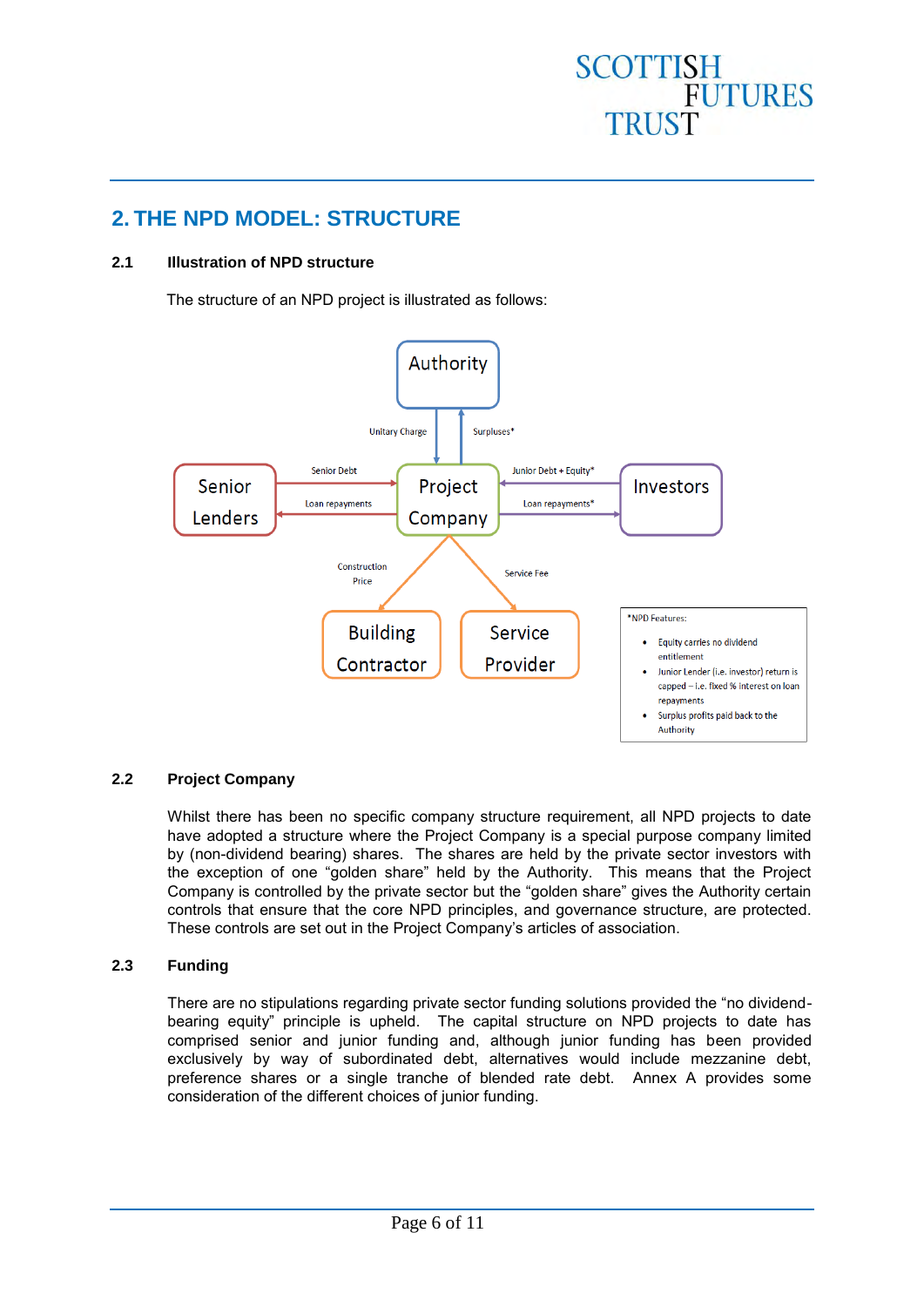#### **2.4 Role of the Junior Lenders**

One of the cornerstones of the NPD model is the principle that the Project Company should at all times be managed by the parties whose lending is at risk. It follows that, in the absence of dividend-bearing equity, the ownership and control of the Project Company lies with the junior lenders (subject to senior lenders' step-in rights).

In the absence of equity returns, the junior lenders are incentivised to manage the "equity risk" to protect their investment and secure their forecast return. The junior lenders appoint the majority of the Project Company's directors (pro rata to their investments of junior debt) to give them the control needed to manage this risk. To preserve this link between investment risk and control, the shares in the Project Company are "stapled" to the junior debt investment so that the ownership and control of the Project Company always transfers with the investment (and vice versa).

Junior funding may come from sub-contractors, senior lenders or third party funds and institutions. When it comes to managing the affairs of the Project Company conflicts of interest may arise, depending on the nature of the junior lenders, around issues such as:

- Changes to senior and/or junior debt terms, particularly where junior lenders are also senior lenders
- Changes to sub-contracts if junior lenders are also sub-contractors
- Application and enforcement of penalties
- Levels of insurance cover

Conflict is perhaps best avoided if the investor structure is a mixture of both contractors and funders, although this may not always be possible. The potential for conflicts of interest must be dealt with up-front through the Project Company's articles of association. The standard suite of documentation produced by SFT contains standard conflict of interest provisions.

#### **2.5 Rate of Return**

The investor rate of return, bid in competition, should reflect the level of risk transfer negotiated. It is important that the risk transfer is sustainable and so the risks passed to the Project Company should be evaluated against the cash flows in the NPD model to ensure that, in the absence of equity, these risks can be managed effectively. The sustainability of the proposed risk transfer should be evaluated in a sector-specific context and procuring authorities should seek advice in carrying out such an assessment.

#### **2.6 Contract**

The NPD model retains the efficient risk transfer achieved through the traditional PFI model and the contracts for NPD models therefore generally follow HMT's Standardisation of PFI Contracts Version 4 Guidance.

With a view to the NPD project pipeline, and building on existing standard form contracts and precedent, SFT has produced a standard form NPD project agreement for use on accommodation projects across sectors (i.e. health, schools, further education). Some amendments will be required in other sectors (e.g. transport).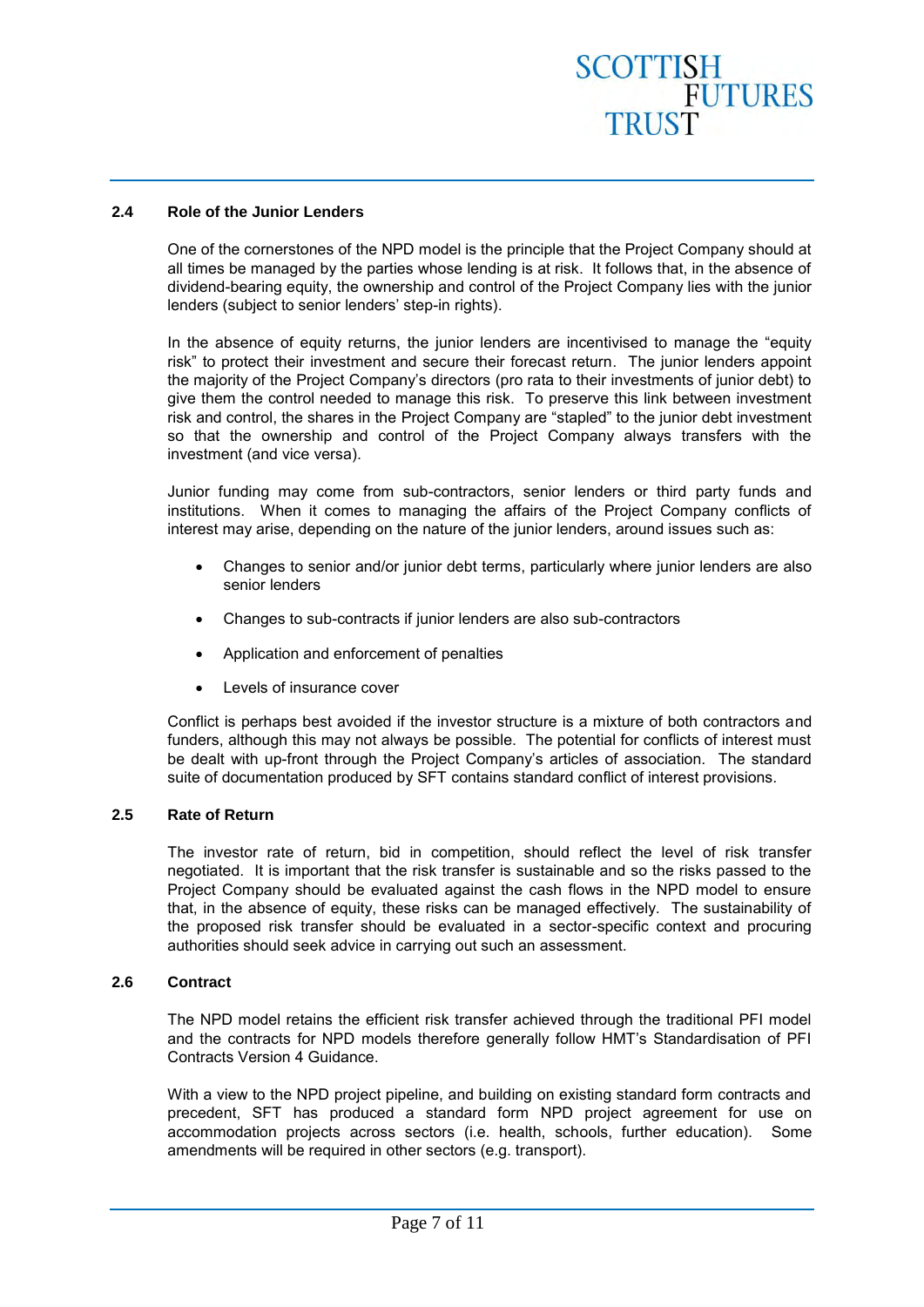### SCOTTISH<br>
FUTURES TRUST

#### <span id="page-7-0"></span>**3. THE NPD MODEL: KEY FEATURES**

#### **3.1 Public Interest Director**

The traditional PFI/PPP model gives little visibility for the public sector over the governance and management of the Project Company. The appointment of an independently nominated Public Interest Director (known on the early NPD projects as the "Independent Director") to the Project Company's board is a feature that is specific to the NPD model. The principal roles of the Public Interest Director are:

- Monitoring the Project Company's compliance with the core NPD principles
- Bringing an independent and broad view to the Project Company's board
- Monitoring conflict of interest situations and managing board decisions where there is a conflict of interest for the other directors
- Reviewing opportunities for, and instigating, refinancing (see below)
- Reviewing opportunities for, and instigating, opportunities for realising cost efficiencies and other improvements in the Project Company's performance (on the basis that in the absence of equity return there is a potential lack of incentive for the other directors to explore or promote these).

It is anticipated that SFT will nominate a Public Interest Director for each NPD project.

The Authority will be entitled to appoint an "Observer" to attend and participate (but not vote) at the Project Company's board meetings. The Observer role has been a feature of traditional PFI/PPP projects in Scotland to date and has been retained in the NPD model.

#### **3.2 Surpluses**

The likelihood of surpluses being realised (for distribution back to the public sector) depends on the financing structure and the junior debt return. It may be that the base case financial model for the project does not forecast the generation of any surpluses other than towards the end of the project once the senior funders are repaid and they release the project from their cash reserving requirements. In this case surpluses will only arise naturally during the life of the project if the Project Company performs more efficiently than expected. Another possibility is for the base case financial model for the project to generate an annual distribution of surplus cash for distribution to the public sector, as the cashflows required to satisfy lender covenants are greater than required to meet junior debt service.

Authorities will expect bidders to submit their best priced bids (i.e. lowest unitary charge) which fall within the affordability envelope for the project and which satisfy financiers' return requirements and covenants. Hence surpluses should be viewed as a consequence of the structure rather than an up-front requirement. A bid with a low unitary charge and a low level of surpluses will score better in evaluation than one with a high unitary charge and equivalent higher level of surpluses, as the ultimate distribution of surpluses remains uncertain. However, where a certain level of unitary charge is required to meet lender covenants, and the resultant cashflows are more than sufficient to meet the servicing of junior debt, this should result in annual surpluses becoming available to the authority. Such surplus distributions during the term of the contract will be evaluated positively.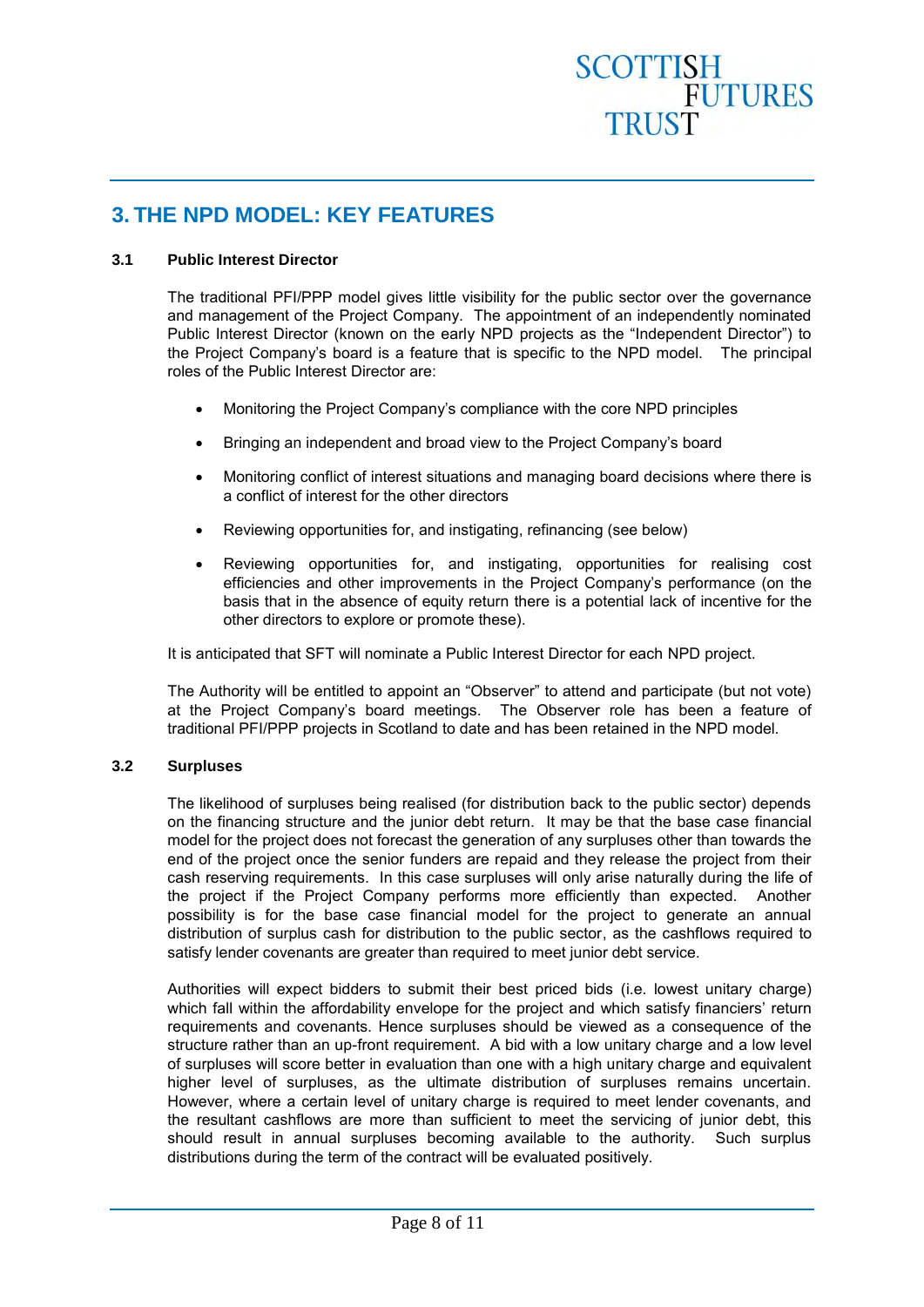### SCOTTISH<br>FUTURES TRUST

Early NPD projects provided for the surpluses to be paid to a charity rather than back into the public sector. Changes in accounting and budgeting rules have, however, opened up the possibility for the surpluses to be channelled back to the authority and it is assumed that most projects will adopt this position. The surpluses will be paid to the authority as a rebate against previous unitary charge payments.

Further guidance on how surpluses are defined is included at Annex B.

#### **3.3 Refinancing**

The SoPC4 form of contract now gives the authority a right to request a senior debt refinancing once every 2 years in circumstances where it believes that the funding terms available in the market are more favourable than those to which the Project Company is held at the time.

On NPD projects this right has always existed, exercisable by the Public Interest Director. Under SFT's suite of standard documents, using powers given to him in the Project Company's articles of association, the Public Interest Director can direct the Project Company to pursue a senior debt refinancing. The authority's consent is, however, still required under the NPD project agreement in order for the Project Company to proceed if the refinancing constitutes a Qualifying Refinancing.

The relevant drafting is set out in the standard form articles of association that sit alongside the standard NPD project agreement.

The refinancing provisions in the standard NPD project agreement and articles of association assume a subordinated debt structure. The refinancing provisions for projects involving other tranches of debt (e.g. mezzanine debt) will need to be considered on a case-by-case basis (and discussed with SFT) and will depend on whether the debt is appropriately viewed as quasi-equity or senior debt.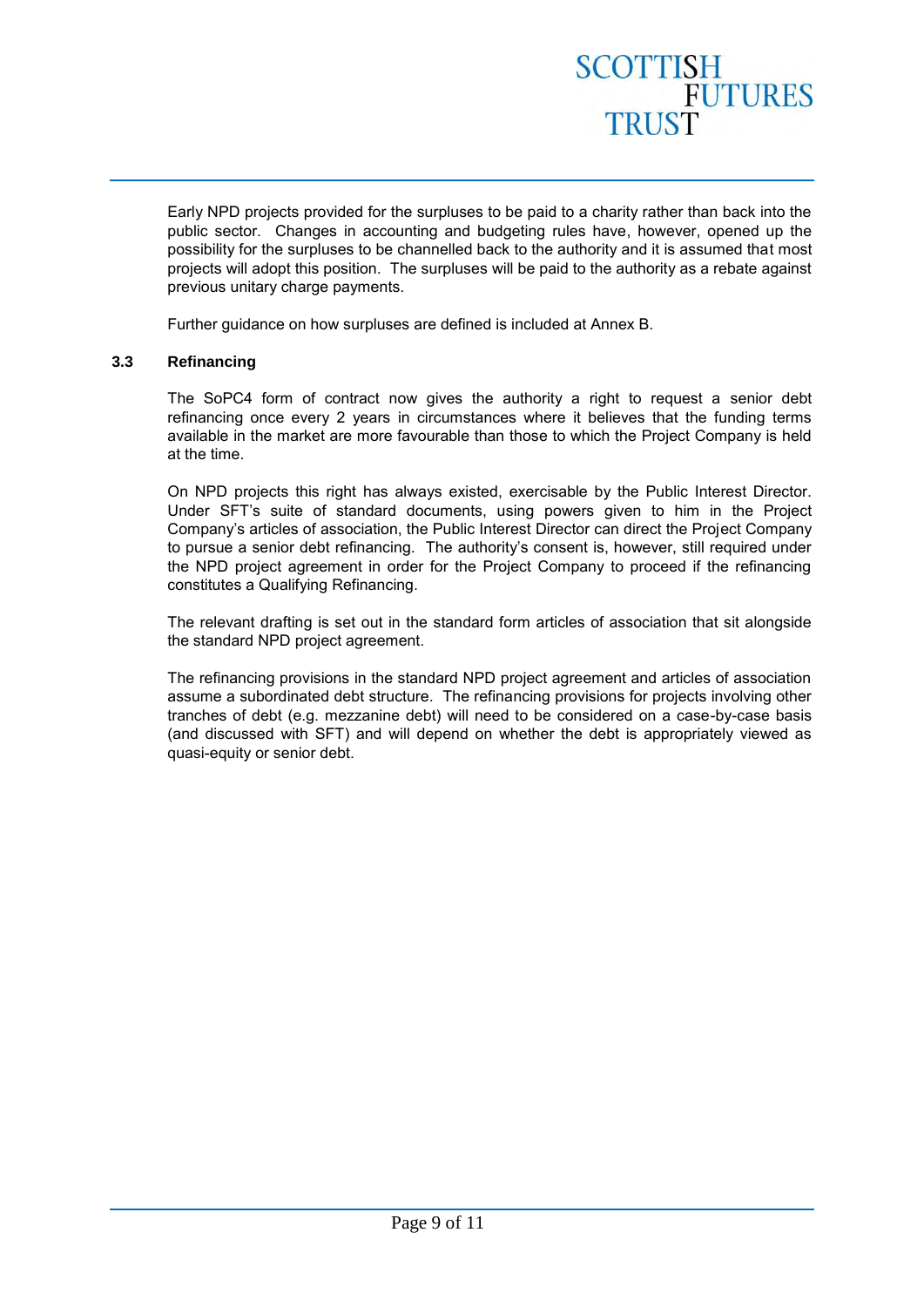### **SCOTTISH FUTURES** TRUST

#### <span id="page-9-0"></span>**ANNEX A: Junior Investment**

On NPD projects banked to date, junior finance has only been provided by way of subordinated debt. It is for the bidders on each project to present solutions that best fit the individual project circumstances. These solutions may include alternative finance structures such as mezzanine debt.

Subordinated debt solutions create an "equity-like" structure. The subordinated debt is not counted as debt in the calculation of lenders' ratios (e.g. the debt service cover ratio) which results in lower levels of cash reserve requirements in the financial model. It is priced akin to equity and is therefore likely to have a higher coupon than other forms of junior debt, leading to a higher weighted average cost of capital.

Mezzanine debt may in some structures be treated as a "debt-like" instrument and therefore be included as debt in the calculation of lenders' ratios (e.g. the total debt service cover ratio). A financing structure such as this may lead to a lower weighted average cost of capital but may have greater reserving requirements.

Which solution results in a lower unitary charge will depend on whether the impact of any inclusion/exclusion from lenders' ratios and cash reserve requirements outweighs any higher/lower cost of capital.